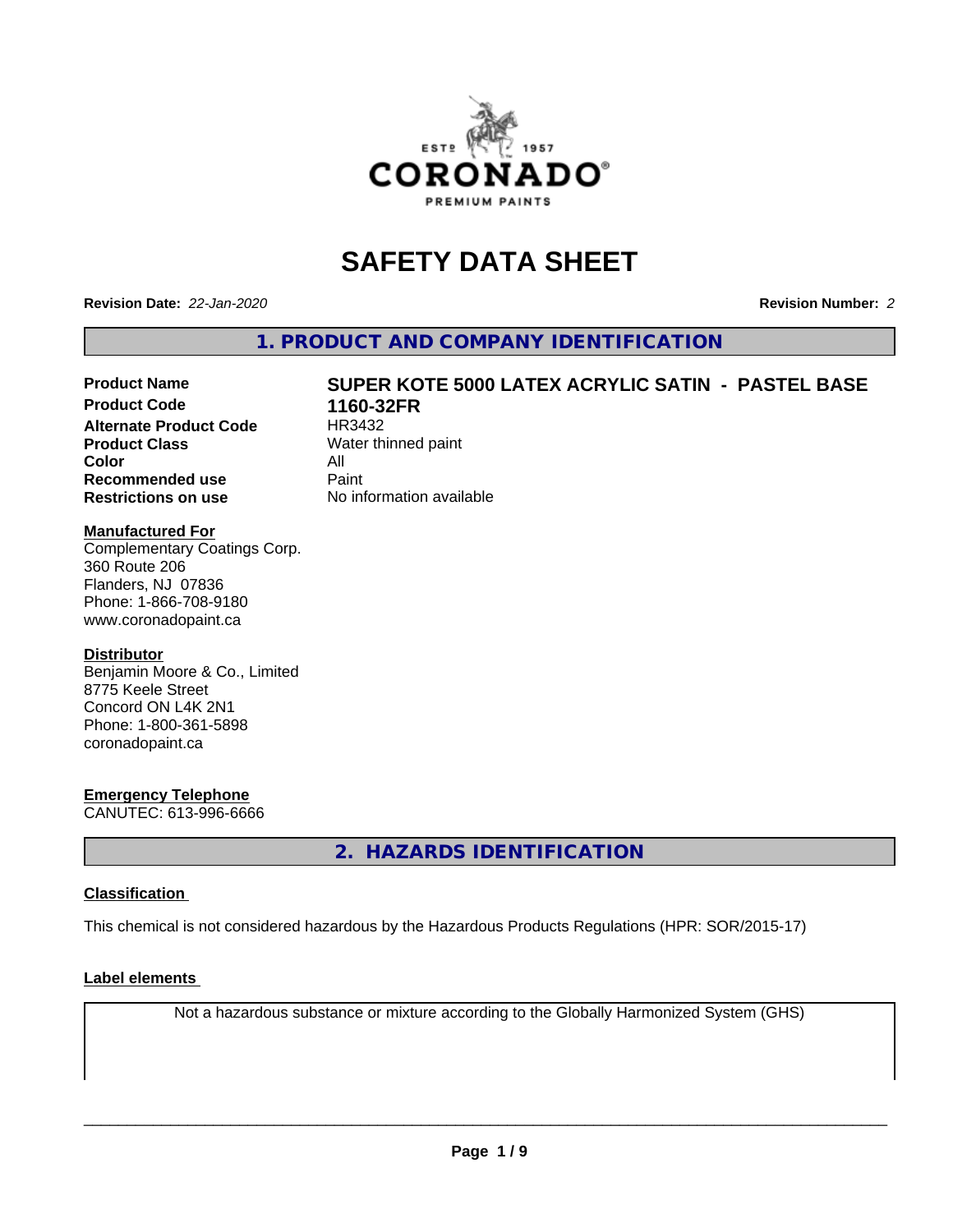**Appearance** liquid

**Odor** little or no odor

**Other information**

No information available

# **3. COMPOSITION INFORMATION ON COMPONENTS**

\_\_\_\_\_\_\_\_\_\_\_\_\_\_\_\_\_\_\_\_\_\_\_\_\_\_\_\_\_\_\_\_\_\_\_\_\_\_\_\_\_\_\_\_\_\_\_\_\_\_\_\_\_\_\_\_\_\_\_\_\_\_\_\_\_\_\_\_\_\_\_\_\_\_\_\_\_\_\_\_\_\_\_\_\_\_\_\_\_\_\_\_\_

| <b>Chemical name</b>            | <b>CAS No.</b> | Weight-%   | Hazardous Material<br>registry number<br>(HMIRA registry #) | Date HMIRA filed and<br>Information Review Act date exemption granted<br>(if applicable) |
|---------------------------------|----------------|------------|-------------------------------------------------------------|------------------------------------------------------------------------------------------|
| Titanium dioxide                | 13463-67-7     | $10 - 30%$ |                                                             |                                                                                          |
| Kaolin                          | 1332-58-7      | $3 - 7%$   |                                                             |                                                                                          |
| Propylene glycol                | 57-55-6        | $-5%$      |                                                             |                                                                                          |
| Propanoic acid, 2-methyl-,      | 25265-77-4     | - 5%       |                                                             |                                                                                          |
| monoester with                  |                |            |                                                             |                                                                                          |
| 2,2,4-trimethyl-1,3-pentanediol |                |            |                                                             |                                                                                          |

\*The exact percentage (concentration) of composition has been withheld as a trade secret

# **4. FIRST AID MEASURES**

| <b>General Advice</b>                  | No hazards which require special first aid measures.                                                     |
|----------------------------------------|----------------------------------------------------------------------------------------------------------|
| <b>Eye Contact</b>                     | Rinse thoroughly with plenty of water for at least 15<br>minutes and consult a physician.                |
| <b>Skin Contact</b>                    | Wash off immediately with soap and plenty of water while<br>removing all contaminated clothes and shoes. |
| <b>Inhalation</b>                      | Move to fresh air. If symptoms persist, call a physician.                                                |
| Ingestion                              | Clean mouth with water and afterwards drink plenty of<br>water. Consult a physician if necessary.        |
| <b>Most Important Symptoms/Effects</b> | None known.                                                                                              |

**Notes To Physician** Motes To Physician Treat symptomatically.

 $\overline{\phantom{a}}$  ,  $\overline{\phantom{a}}$  ,  $\overline{\phantom{a}}$  ,  $\overline{\phantom{a}}$  ,  $\overline{\phantom{a}}$  ,  $\overline{\phantom{a}}$  ,  $\overline{\phantom{a}}$  ,  $\overline{\phantom{a}}$  ,  $\overline{\phantom{a}}$  ,  $\overline{\phantom{a}}$  ,  $\overline{\phantom{a}}$  ,  $\overline{\phantom{a}}$  ,  $\overline{\phantom{a}}$  ,  $\overline{\phantom{a}}$  ,  $\overline{\phantom{a}}$  ,  $\overline{\phantom{a}}$ 

**5. FIRE-FIGHTING MEASURES**

**Suitable Extinguishing Media** Use extinguishing measures that are appropriate to local circumstances and the surrounding environment. **Protective equipment and precautions for firefighters** As in any fire, wear self-contained breathing apparatus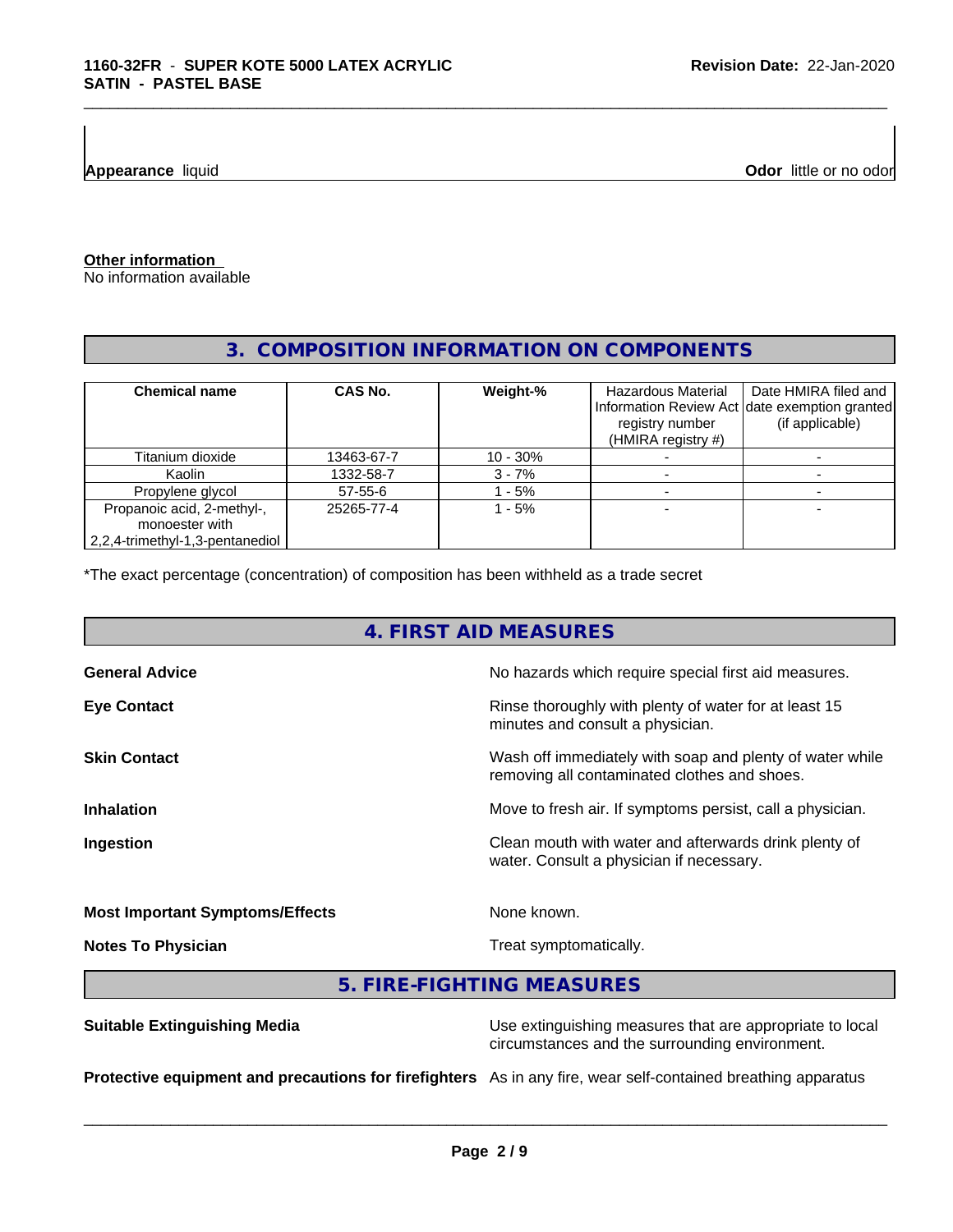|                                                                                  | pressure-demand, MSHA/NIOSH (approved or equivalent)<br>and full protective gear. |
|----------------------------------------------------------------------------------|-----------------------------------------------------------------------------------|
| <b>Specific Hazards Arising From The Chemical</b>                                | Closed containers may rupture if exposed to fire or<br>extreme heat.              |
| <b>Sensitivity to mechanical impact</b>                                          | No.                                                                               |
| Sensitivity to static discharge                                                  | No.                                                                               |
| <b>Flash Point Data</b><br>Flash point (°F)<br>Flash Point (°C)<br><b>Method</b> | Not applicable<br>Not applicable<br>Not applicable                                |
| <b>Flammability Limits In Air</b>                                                |                                                                                   |
| Lower flammability limit:<br><b>Upper flammability limit:</b>                    | Not applicable<br>Not applicable                                                  |
| <b>NFPA</b><br>Health: 1<br><b>Flammability: 0</b>                               | <b>Instability: 0</b><br><b>Special: Not Applicable</b>                           |
| <b>NFPA Legend</b><br>0 - Not Hazardous                                          |                                                                                   |

\_\_\_\_\_\_\_\_\_\_\_\_\_\_\_\_\_\_\_\_\_\_\_\_\_\_\_\_\_\_\_\_\_\_\_\_\_\_\_\_\_\_\_\_\_\_\_\_\_\_\_\_\_\_\_\_\_\_\_\_\_\_\_\_\_\_\_\_\_\_\_\_\_\_\_\_\_\_\_\_\_\_\_\_\_\_\_\_\_\_\_\_\_

- 1 Slightly
- 2 Moderate
- 3 High
- 4 Severe

*The ratings assigned are only suggested ratings, the contractor/employer has ultimate responsibilities for NFPA ratings where this system is used.*

*Additional information regarding the NFPA rating system is available from the National Fire Protection Agency (NFPA) at www.nfpa.org.*

# **6. ACCIDENTAL RELEASE MEASURES**

| <b>Personal Precautions</b>      | Avoid contact with skin, eyes and clothing. Ensure<br>adequate ventilation.                          |
|----------------------------------|------------------------------------------------------------------------------------------------------|
| <b>Other Information</b>         | Prevent further leakage or spillage if safe to do so.                                                |
| <b>Environmental precautions</b> | See Section 12 for additional Ecological Information.                                                |
| <b>Methods for Cleaning Up</b>   | Soak up with inert absorbent material. Sweep up and<br>shovel into suitable containers for disposal. |

**7. HANDLING AND STORAGE**

| Avoid contact with skin, eyes and clothing. Avoid breathing<br>vapors, spray mists or sanding dust. In case of insufficient<br>ventilation, wear suitable respiratory equipment. |
|----------------------------------------------------------------------------------------------------------------------------------------------------------------------------------|
| Keep container tightly closed. Keep out of the reach of<br>children.                                                                                                             |
|                                                                                                                                                                                  |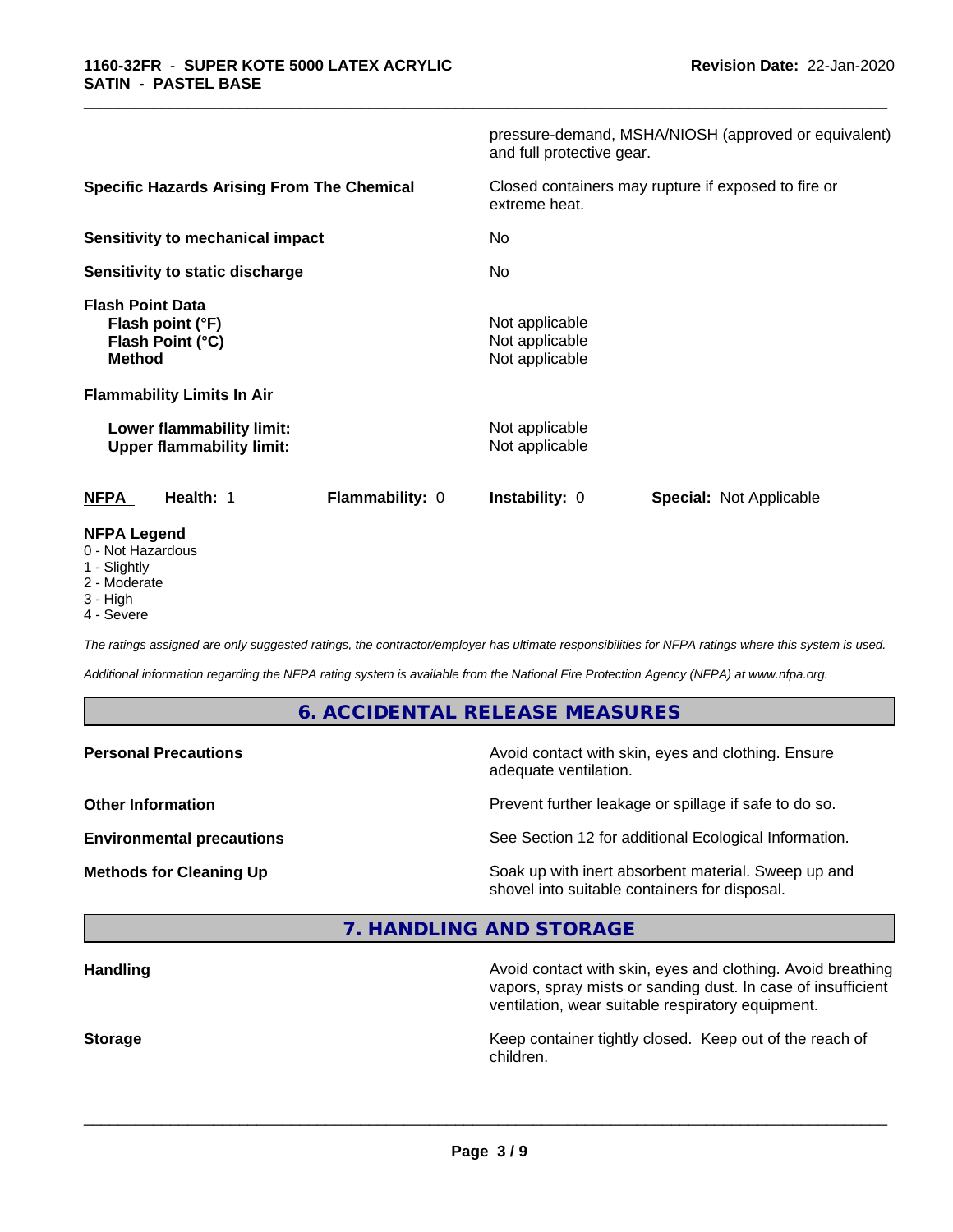# **Incompatible Materials Incompatible Materials No information available**

\_\_\_\_\_\_\_\_\_\_\_\_\_\_\_\_\_\_\_\_\_\_\_\_\_\_\_\_\_\_\_\_\_\_\_\_\_\_\_\_\_\_\_\_\_\_\_\_\_\_\_\_\_\_\_\_\_\_\_\_\_\_\_\_\_\_\_\_\_\_\_\_\_\_\_\_\_\_\_\_\_\_\_\_\_\_\_\_\_\_\_\_\_

# **8. EXPOSURE CONTROLS/PERSONAL PROTECTION**

#### **Exposure Limits**

| <b>Chemical name</b> | <b>ACGIH TLV</b>                                                                                                                              | <b>Alberta</b>           | <b>British Columbia</b>                          | <b>Ontario</b>                                          | Quebec                     |
|----------------------|-----------------------------------------------------------------------------------------------------------------------------------------------|--------------------------|--------------------------------------------------|---------------------------------------------------------|----------------------------|
| Titanium dioxide     | TWA: $10 \text{ mg/m}^3$                                                                                                                      | 10 mg/m $3$ - TWA        | 10 mg/m $3$ - TWA<br>$3$ mg/m <sup>3</sup> - TWA | 10 mg/m $3$ - TWA                                       | 10 mg/m $3$ - TWAEV        |
| Kaolin               | TWA: $2 \text{ mg/m}^3$<br>particulate matter<br>containing no<br>asbestos and <1%<br>crystalline silica,<br>respirable particulate<br>matter | $2 \text{ mg/m}^3$ - TWA | $2$ mg/m <sup>3</sup> - TWA                      | $2 \text{mq/m}^3$ - TWA                                 | $5 \text{ mg/m}^3$ - TWAEV |
| Propylene glycol     | N/E                                                                                                                                           | N/E                      | N/E                                              | 10 mg/m $3$ - TWA<br>50 ppm - TWA<br>155 mg/m $3$ - TWA | N/E                        |

#### **Legend**

ACGIH - American Conference of Governmental Industrial Hygienists Alberta - Alberta Occupational Exposure Limits British Columbia - British Columbia Occupational Exposure Limits Ontario - Ontario Occupational Exposure Limits

Quebec - Quebec Occupational Exposure Limits N/E - Not established

**Personal Protective Equipment**

**Engineering Measures Ensure** Ensure adequate ventilation, especially in confined areas.

**Eye/Face Protection Safety glasses with side-shields. Skin Protection Protection Protective gloves and impervious clothing. Respiratory Protection In case of insufficient ventilation wear suitable respiratory** equipment.

**Hygiene Measures Avoid contact with skin, eyes and clothing. Remove and Hygiene Measures** and clothing. Remove and wash contaminated clothing before re-use. Wash thoroughly after handling.

# **9. PHYSICAL AND CHEMICAL PROPERTIES**

**Appearance** liquid **Odor** little or no odor **Density (Ibs/gal) Specific Gravity** 1.24 - 1.29 **Wt. % Solids** 40 - 50 **Vol. % Solids** 25 - 35

**Odor Threshold**<br> **Density (Ibs/gal)**<br> **Density (Ibs/gal)**<br> **No information available**<br>  $10.4 - 10.8$ **pH** No information available **Viscosity (cps)** No information available **Solubility(ies)** No information available **Water solubility Water solubility Water solubility Water solubility Water solubility Water solution Evaporation Rate Evaporation Rate No information available Vapor pressure** No information available **Vapor density Vapor density No information available**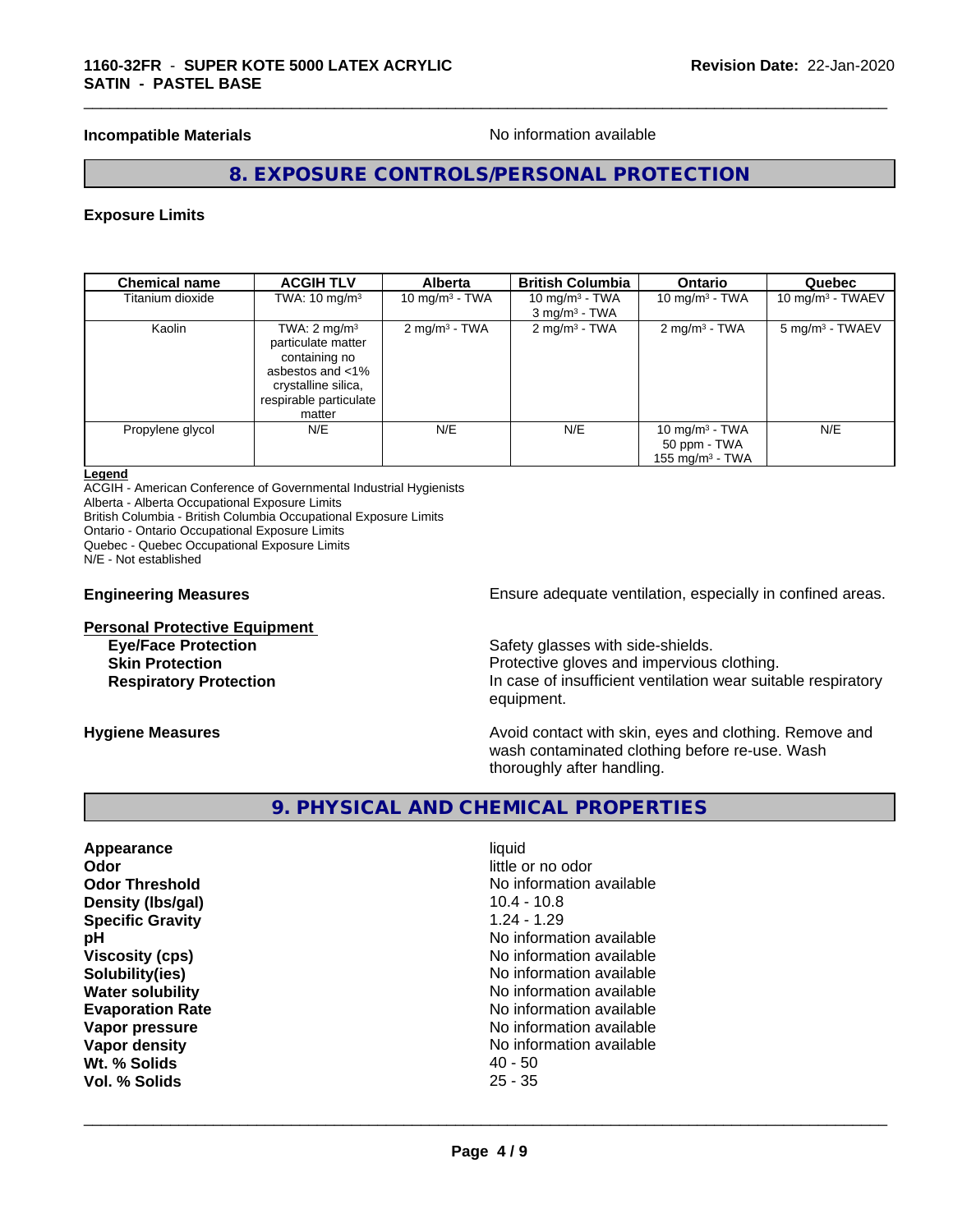| Wt. % Volatiles                      | $50 - 60$                |
|--------------------------------------|--------------------------|
| Vol. % Volatiles                     | 65 - 75                  |
| <b>VOC Regulatory Limit (g/L)</b>    | < 100                    |
| <b>Boiling Point (°F)</b>            | 212                      |
| <b>Boiling Point (°C)</b>            | 100                      |
| Freezing point (°F)                  | 32                       |
| <b>Freezing Point (°C)</b>           | 0                        |
| Flash point (°F)                     | Not applicable           |
| Flash Point (°C)                     | Not applicable           |
| Method                               | Not applicable           |
| Flammability (solid, gas)            | Not applicable           |
| <b>Upper flammability limit:</b>     | Not applicable           |
| Lower flammability limit:            | Not applicable           |
| <b>Autoignition Temperature (°F)</b> | No information available |
| <b>Autoignition Temperature (°C)</b> | No information available |
| Decomposition Temperature (°F)       | No information available |
| Decomposition Temperature (°C)       | No information available |
| <b>Partition coefficient</b>         | No information available |

# **10. STABILITY AND REACTIVITY**

**Hazardous Decomposition Products** None under normal use.

**Reactivity** Not Applicable

**Chemical Stability** Stable under normal conditions.

**Conditions to avoid Prevent from freezing.** 

\_\_\_\_\_\_\_\_\_\_\_\_\_\_\_\_\_\_\_\_\_\_\_\_\_\_\_\_\_\_\_\_\_\_\_\_\_\_\_\_\_\_\_\_\_\_\_\_\_\_\_\_\_\_\_\_\_\_\_\_\_\_\_\_\_\_\_\_\_\_\_\_\_\_\_\_\_\_\_\_\_\_\_\_\_\_\_\_\_\_\_\_\_

**Incompatible Materials No materials** No materials to be especially mentioned.

**Possibility of hazardous reactions** None under normal conditions of use.

# **11. TOXICOLOGICAL INFORMATION**

## **Product Information Information on likely routes of exposure**

**Principal Routes of Exposure Exposure** Eye contact, skin contact and inhalation.

**Acute Toxicity** 

**Product Information Integral Contract Contract Contract Contract Contract Contract Contract Contract Contract Contract Contract Contract Contract Contract Contract Contract Contract Contract Contract Contract Contract C** 

# **Symptoms** related to the physical, chemical and toxicological characteristics

**Symptoms** No information available

 $\overline{\phantom{a}}$  ,  $\overline{\phantom{a}}$  ,  $\overline{\phantom{a}}$  ,  $\overline{\phantom{a}}$  ,  $\overline{\phantom{a}}$  ,  $\overline{\phantom{a}}$  ,  $\overline{\phantom{a}}$  ,  $\overline{\phantom{a}}$  ,  $\overline{\phantom{a}}$  ,  $\overline{\phantom{a}}$  ,  $\overline{\phantom{a}}$  ,  $\overline{\phantom{a}}$  ,  $\overline{\phantom{a}}$  ,  $\overline{\phantom{a}}$  ,  $\overline{\phantom{a}}$  ,  $\overline{\phantom{a}}$ 

# **Delayed and immediate effects as well as chronic effects from short and long-term exposure**

**Eye contact Exercise Solution** May cause slight irritation **Skin contact** Substance may cause slight skin irritation. Prolonged or repeated contact may dry skin and cause irritation.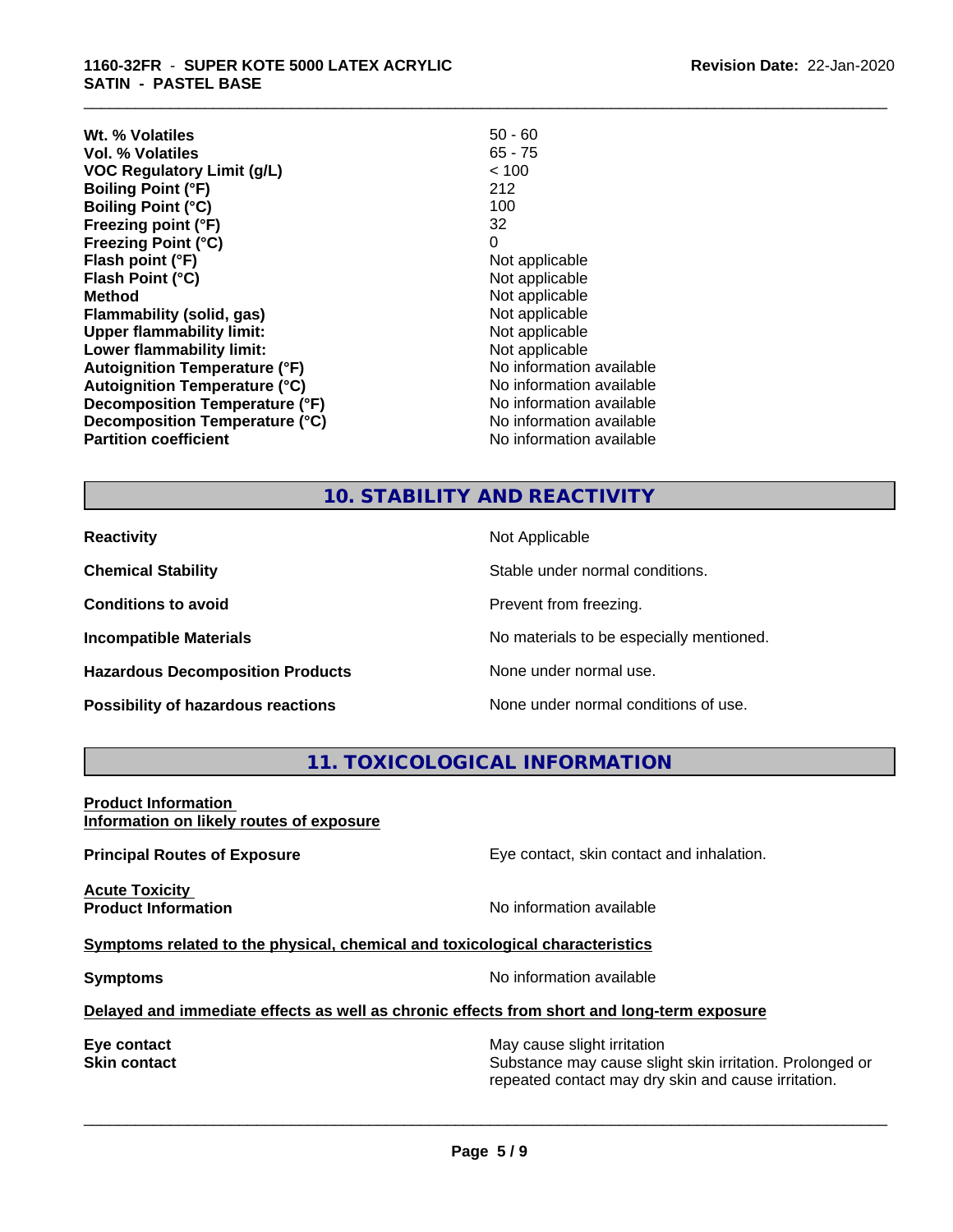| <b>Inhalation</b>               | May cause irritation of respiratory tract.               |
|---------------------------------|----------------------------------------------------------|
| Ingestion                       | Ingestion may cause gastrointestinal irritation, nausea, |
|                                 | vomiting and diarrhea.                                   |
| <b>Sensitization</b>            | No information available.                                |
| <b>Neurological Effects</b>     | No information available.                                |
| <b>Mutagenic Effects</b>        | No information available.                                |
| <b>Reproductive Effects</b>     | No information available.                                |
| <b>Developmental Effects</b>    | No information available.                                |
| Target organ effects            | No information available.                                |
| <b>STOT - single exposure</b>   | No information available.                                |
| <b>STOT - repeated exposure</b> | No information available.                                |
| Other adverse effects           | No information available.                                |
| <b>Aspiration Hazard</b>        | No information available.                                |

\_\_\_\_\_\_\_\_\_\_\_\_\_\_\_\_\_\_\_\_\_\_\_\_\_\_\_\_\_\_\_\_\_\_\_\_\_\_\_\_\_\_\_\_\_\_\_\_\_\_\_\_\_\_\_\_\_\_\_\_\_\_\_\_\_\_\_\_\_\_\_\_\_\_\_\_\_\_\_\_\_\_\_\_\_\_\_\_\_\_\_\_\_

### **Numerical measures of toxicity**

#### **The following values are calculated based on chapter 3.1 of the GHS document**

| <b>ATEmix (oral)</b>   | 45754 mg/kg  |
|------------------------|--------------|
| <b>ATEmix (dermal)</b> | 744952 mg/kg |

# **Component Information**

| Chemical name                   | Oral LD50            | Dermal LD50              | Inhalation LC50 |
|---------------------------------|----------------------|--------------------------|-----------------|
| Titanium dioxide                | > 10000 mg/kg (Rat)  |                          |                 |
| 13463-67-7                      |                      |                          |                 |
| Kaolin                          | $>$ 5000 mg/kg (Rat) | $>$ 5000 mg/kg (Rat)     |                 |
| 1332-58-7                       |                      |                          |                 |
| Propylene glycol                | $= 20$ g/kg (Rat)    | $= 20800$ mg/kg (Rabbit) |                 |
| 57-55-6                         |                      |                          |                 |
| Propanoic acid, 2-methyl-,      | $=$ 3200 mg/kg (Rat) | $> 15200$ mg/kg (Rat)    |                 |
| monoester with                  |                      |                          |                 |
| 2,2,4-trimethyl-1,3-pentanediol |                      |                          |                 |
| 25265-77-4                      |                      |                          |                 |

#### **Carcinogenicity**

*The information below indicateswhether each agency has listed any ingredient as a carcinogen:.*

| <b>Chemical name</b>               | IARC                            | <b>NTP</b> |
|------------------------------------|---------------------------------|------------|
|                                    | 2B<br>Possible Human Carcinogen |            |
| <b>THE</b><br>dioxide<br>l itanıum |                                 |            |

• Although IARC has classified titanium dioxide as possibly carcinogenic to humans (2B), their summary concludes: "No significant exposure to titanium dioxide is thought to occur during the use of products in which titanium dioxide is bound to other materials, such as paint."

#### **Legend**

IARC - International Agency for Research on Cancer NTP - National Toxicity Program OSHA - Occupational Safety & Health Administration

**12. ECOLOGICAL INFORMATION**

# **Ecotoxicity Effects**

The environmental impact of this product has not been fully investigated.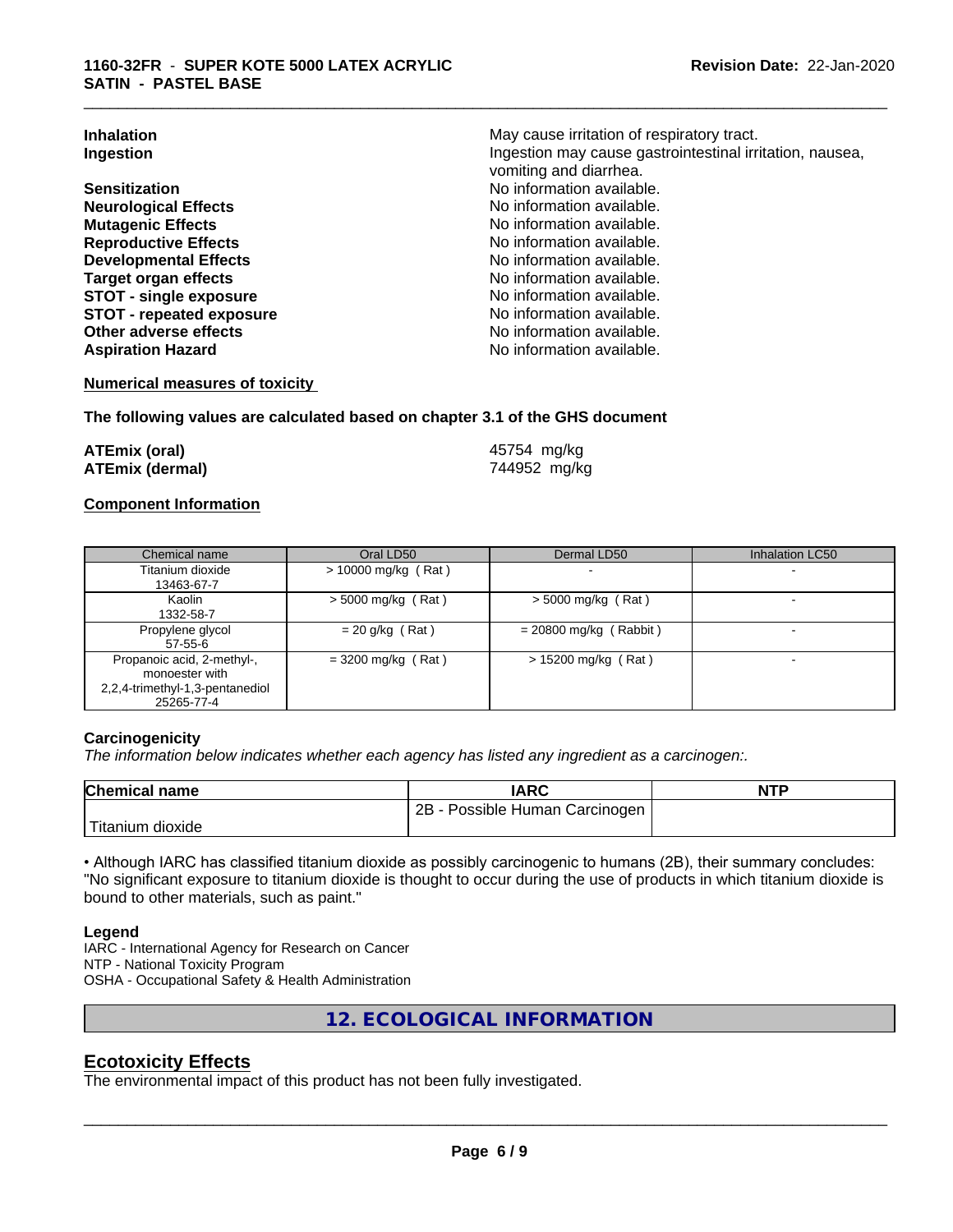\_\_\_\_\_\_\_\_\_\_\_\_\_\_\_\_\_\_\_\_\_\_\_\_\_\_\_\_\_\_\_\_\_\_\_\_\_\_\_\_\_\_\_\_\_\_\_\_\_\_\_\_\_\_\_\_\_\_\_\_\_\_\_\_\_\_\_\_\_\_\_\_\_\_\_\_\_\_\_\_\_\_\_\_\_\_\_\_\_\_\_\_\_

# **Product Information**

### **Acute Toxicity to Fish**

No information available

**Acute Toxicity to Aquatic Invertebrates**

No information available

#### **Acute Toxicity to Aquatic Plants**

No information available

# **Persistence / Degradability**

No information available.

#### **Bioaccumulation**

There is no data for this product.

# **Mobility in Environmental Media**

No information available.

### **Ozone**

No information available

# **Component Information**

# **Acute Toxicity to Fish**

Titanium dioxide  $LC50:$  > 1000 mg/L (Fathead Minnow - 96 hr.) Propylene glycol LC50: 710 mg/L (Fathead Minnow - 96 hr.)

# **Acute Toxicity to Aquatic Invertebrates**

Propylene glycol EC50: > 10000 mg/L (Daphnia magna - 24 hr.)

# **Acute Toxicity to Aquatic Plants**

No information available

# **13. DISPOSAL CONSIDERATIONS**

**Waste Disposal Method Dispose of in accordance with federal, state, provincial,** and local regulations. Local requirements may vary, consult your sanitation department or state-designated environmental protection agency for more disposal options.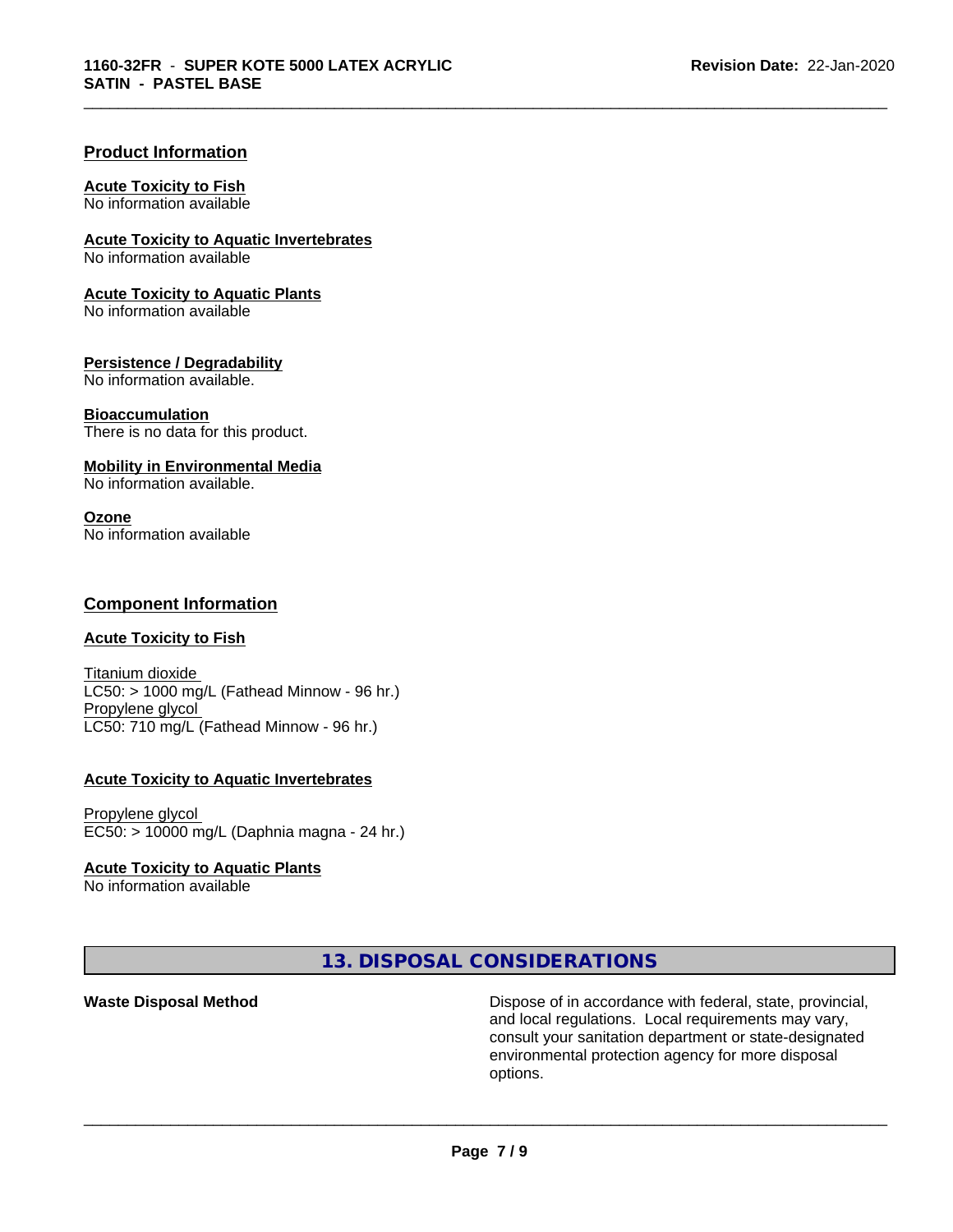# **14. TRANSPORT INFORMATION**

**TDG** Not regulated

\_\_\_\_\_\_\_\_\_\_\_\_\_\_\_\_\_\_\_\_\_\_\_\_\_\_\_\_\_\_\_\_\_\_\_\_\_\_\_\_\_\_\_\_\_\_\_\_\_\_\_\_\_\_\_\_\_\_\_\_\_\_\_\_\_\_\_\_\_\_\_\_\_\_\_\_\_\_\_\_\_\_\_\_\_\_\_\_\_\_\_\_\_

**ICAO / IATA** Not regulated

**IMDG / IMO** Not regulated

# **15. REGULATORY INFORMATION**

# **International Inventories**

| <b>TSCA: United States</b> | Yes - All components are listed or exempt. |
|----------------------------|--------------------------------------------|
| <b>DSL: Canada</b>         | Yes - All components are listed or exempt. |

# **National Pollutant Release Inventory (NPRI)**

#### **NPRI Parts 1- 4**

This product contains the following Parts 1-4 NPRI chemicals:

*None*

#### **NPRI Part 5**

This product contains the following NPRI Part 5 Chemicals:

*None*

#### **WHMIS Regulatory Status**

This product has been classified in accordance with the hazard criteria of the Hazardous Products Regulations (HPR) and the SDS contains all the information required by the HPR.

**16. OTHER INFORMATION**

**HMIS** - **Health:** 1 **Flammability:** 0 **Reactivity:** 0 **PPE:** -

 $\overline{\phantom{a}}$  ,  $\overline{\phantom{a}}$  ,  $\overline{\phantom{a}}$  ,  $\overline{\phantom{a}}$  ,  $\overline{\phantom{a}}$  ,  $\overline{\phantom{a}}$  ,  $\overline{\phantom{a}}$  ,  $\overline{\phantom{a}}$  ,  $\overline{\phantom{a}}$  ,  $\overline{\phantom{a}}$  ,  $\overline{\phantom{a}}$  ,  $\overline{\phantom{a}}$  ,  $\overline{\phantom{a}}$  ,  $\overline{\phantom{a}}$  ,  $\overline{\phantom{a}}$  ,  $\overline{\phantom{a}}$ 

# **HMIS Legend**

- 0 Minimal Hazard
- 1 Slight Hazard
- 2 Moderate Hazard
- 3 Serious Hazard
- 4 Severe Hazard
- \* Chronic Hazard

X - Consult your supervisor or S.O.P. for "Special" handling instructions.

*Note: The PPE rating has intentionally been left blank. Choose appropriate PPE that will protect employees from the hazards the material will present under the actual normal conditions of use.*